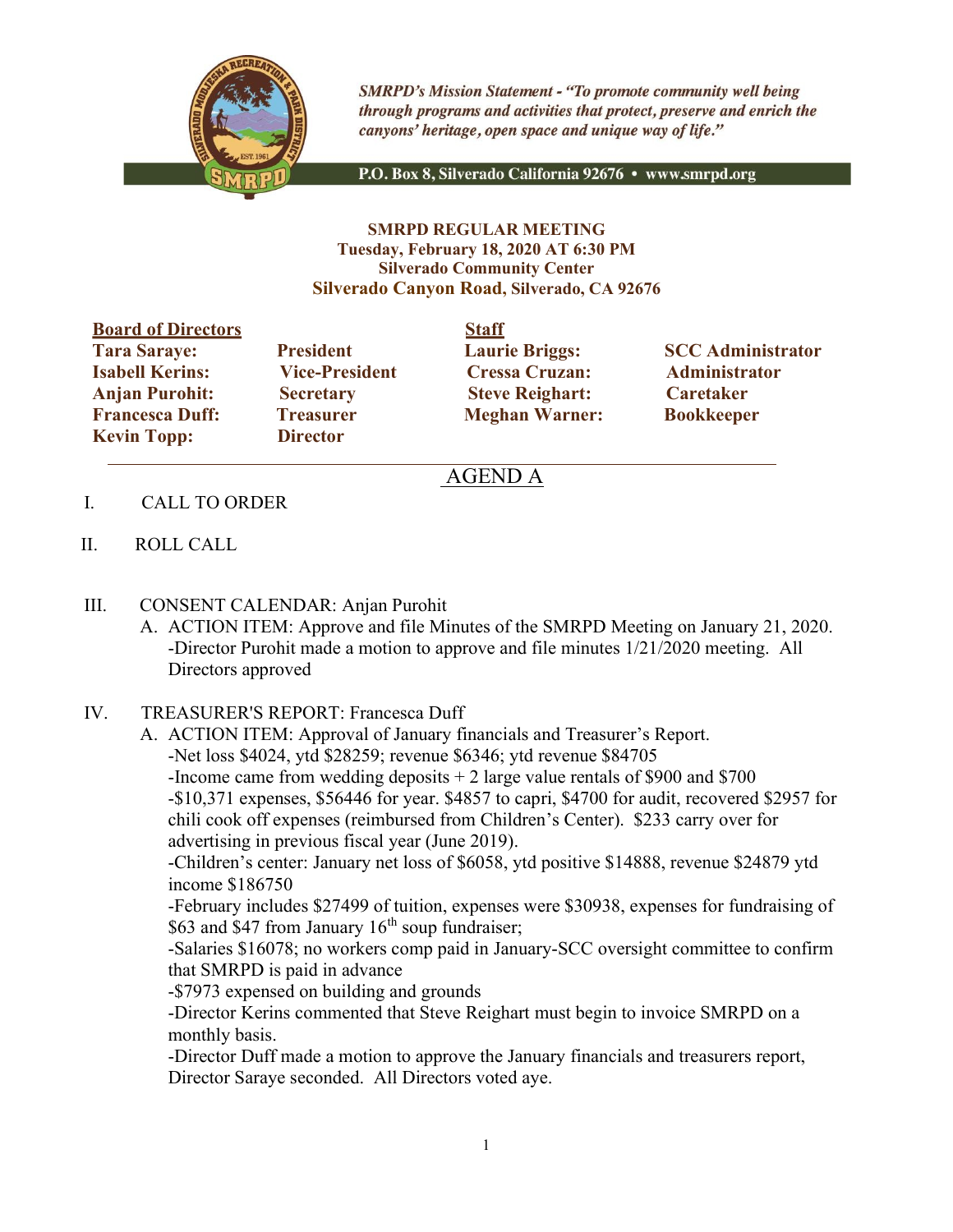B. ACTION ITEM: Depreciation Policy

-First draft provided by Director Duff: Purported benefit cash basis report is that all expenses are listed as paid. A capitalized policy buries expenditures on the balance sheet. -If improvements to children's center leased land are made without expensing the improvement, then the improvement is attached to the land and property leaving no fiscal benefit to SMRPD. If expensed, then improvements are coded to the profit and loss statements. Director Duff recommends to expense improvements

-Director Duff designated three categories of expenses: Land Acquisition, Building and Facility improvements and Equipment and Furniture.

-Director Duff would like to put a vote to this policy in the March 2020 meeting. All Directors agreed.

V. OTHER DISTRICT BUSINESS (Pursuant to Government Code §54954.2, public comments will be allowed during agenda items before Board discussions. Time limit is 3 minutes per person limited to one session per person per issue.)

A. ACTION ITEM: Facilities rental requests presented. -3/8/20: Entire facility rental for memorial service for a community member who passed away. All Canyon residents are invited.

-Director Kerins had utilized the facility for a nonprofit group. All directors agreed to waive the fee for the one hour of use.

B. SMRPD Committee assignments

SMRPD Directors discussed and assigned Directors to

the following committees:

-Fundraising: Director Saraye

-Children's Center: Director' Kerins and Purohit

-Facilities: Directors Saraye and Kerins

-Recreation: Director Topp

-Open Space & Trails: Directors Duff and Purohit

-Website: Director Topp

C. Light pollution

-Director Topp stated that he met with an individual who managed to shut down the lights on Anderson way.

-The light on Silverado Canyon Road near the Ore House remains, subjectively speaking, as bright as before signaling that no adjustment had been made

-It is possible that some shields were placed on the lights. Confirmation required.

-Director Duff recommended that we proposition the Supervisors for a "Dark Sky" initiative, similar to Coto de Caza.

-Consensus is that SMRPD must act since Edison is not taking swift, sufficient action.

### VI. SILVERADO CHILDREN'S CENTER (SCC) OVERSIGHT COMMITTEE: Tara Saraye

A. Report and updates on facilities and enrollments

-February: Up to 25.6 FTEmore students to be registered in March 2020.

-Determination was made to raise Staff full-time status threshold to 30 hours

-Staff and Director Kerins attended conference in Pasadena: goal is to re-do outdoor classrooms in order to be a first-mover with this sort of teaching environment. This would enable the Children's Center to then host conferences/workshops about the outdoor education teaching model.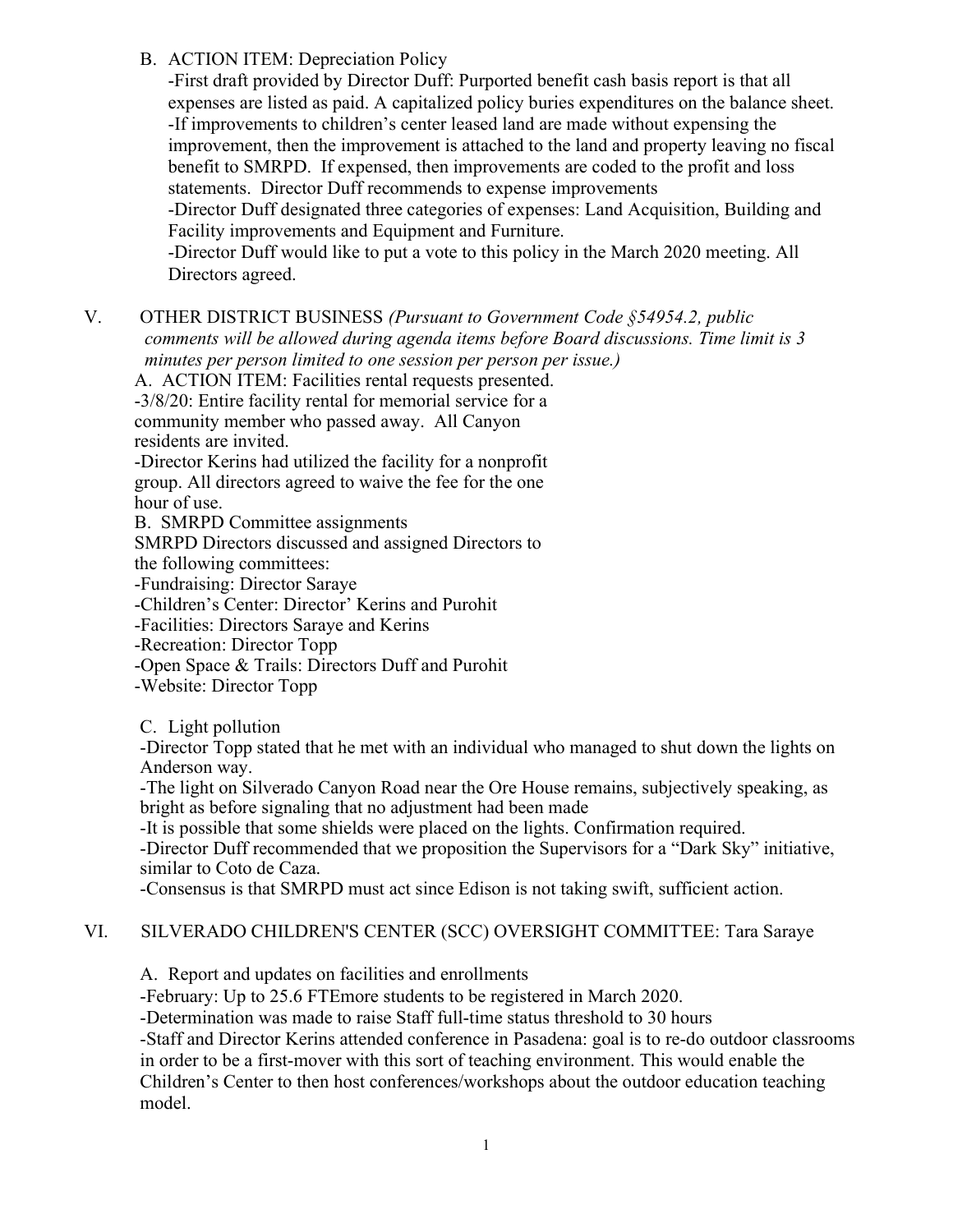-Survey for Children's Center sent to SMRPD email list, but responses were in adequate. Director Kerins stated that a revised survey is being created and sent out to the Children's Center families.

-Center popularity is very high: Director of Children's Center has created a schedule for prospective student/parent tours.

-Children's Center staff is being trained on preventive health, safety and nutrition on March 15th, 2020.

-Snake fencing completed

-BBQ fundraiser @ Giracci on 3/20/20

-Fundraiser @ Cooks Corner on 4/4/20

-Circle S ranch would like to host a hoedown fundraiser rather than a chili cookoff, but SMRPD must be mindful of managing food vendors during inclement weather. Recommendation is to bring in food trucks to keep food prep far off the ground.

B. Health Benefits for SCC full time staff

-Workers Compensation: Went into effect 2/4/20, saving \$2500/year and will again go down in July 2020, when the multi-policy goes into effect

Regarding insurance coverage for staff:

-FT, non-exempt employees: 100% paid from SMRPD

-Hourly, >30 hours/week employees: 50% paid from SMRPD

-Possibility of having a 2-3 year old class ("sprouts"), with accompanying tuition increase

C. TK student program

-Director Saraye: Children's Center will be adding this program

D. ACTION ITEM: Increase of tuition for 2020-2021 school year

-Tuition increase draft prepared by Director Kerins and presented to SMRPD at large.

-Director Kerins recommended that a Special Meeting be held to approve the 2020-2021 tuition increase.

# VII. FACILITIES/SAFETY/MAINTENANCE COMMITTEE: Isabell Kerins

A. Report from Facility and Safety committee

-Lock from bulletin board at Modjeska is fixed

-Benches that were ordered for Silverado Community Center have been received and installed

-Evacuation floor plan needed for Modjeska Community Center-Director Kerins to create

B. Signage for security cameras

-Signage not required, but rather at SMRPD discretion

-Director Kerins proposed using Ring system so that Steve Reighart can be alerted, but Director Purohit disagreed, stating that Steve Reighart's work/balance is important and that he should not be expected to monitor the security system 24/7.

-SMRPD should add a clause in rental agreements stating that video monitoring is taking place C. Rental cost comparisons

-Director Kerins presented updated rental costs, taking into consideration other localities and their comparable facilities

-Director Kerins is not proposing a rental fee increase for residents, but rather only for noncanyon residents

-Proposed to create an additional rental category entitled "Full-Facility/non-wedding" rental, in order to close loophole whereby someone could rent the whole facility without calling their event a wedding in name.

-Non-resident deposit to increase, so that SMRPD can enforce rental windows.

-Director Purohit recommended to increase deposits for residents.

-Director Kerins made a motion to increase facilities fees as proposed with the exception that the resident deposit rate will match the non-resident deposit rate. Director Purohit seconded. All voted Aye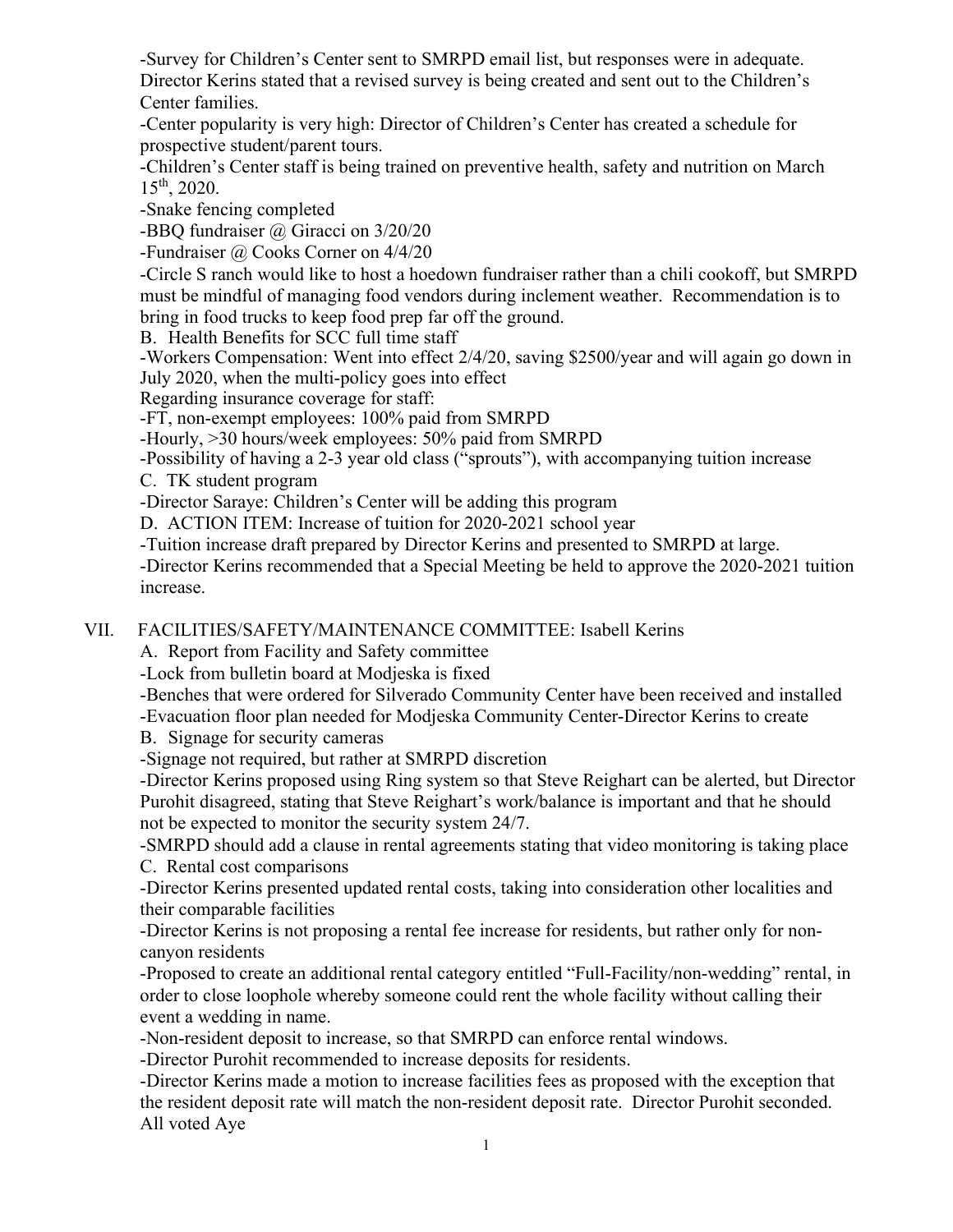### D. Update on new lock box

-Installed at Silverado Community Center

# VIII. RECREATION COMMITTEE: Kevin Topp

- A. Report on recreation program: current programs and activities, Instructor fee collections, facility rentals and Winter Recreation Programs -Director Topp stated that preparation and flyers are under way for the summer concert series -Call out for any recreation programs -
- IX. FUNDRAISING COMMITTEE: Kevin Topp

A. Next Flea Market is February 22.

B. Rattlesnake Aversion Training March 15th in Modjeska and April 5<sup>th</sup> in Silverado -Director Kerins requested that Kevin Law put together a proposal to have a rattlesnake presentation to the community, similar to the Mountain Lion informational session given to the Community. Kevin Law will charge \$300. Director Duff recommended looking to see if Tucker Wildlife Sanctuary has anyone willing to do the same, but for less cost. Director Duff will inquire

- X. WEBSITE COMMITTEE: Kevin Topp A. Report on updates and new listings -Director Topp: Suggested broadcasting the concerts. Director Purohit suggested using Facebook Live.
- XI. OPEN SPACE AND TRAILS COMMITTEE: Anjan Purohit A. Modjeska Park Trails cutting -Director Purohit is in contact with local boy scout troops, but thus far no response has been given.
- XII. CLOSED SESSION:
- XIII. PUBLIC COMMENTS on non-agenized items. This is to enable Public input to the Board on any Park District relevant subject and is a forum for reasonable courteous discussion of SMRPD-related issues and events. The Chair has the responsibility to determine the length of discussion. Time limit is 3 minutes per person limited to one session per person per issue.
- XIV. BOARD COMMENTS Pursuant to Government Code §54954.2 members of the Board of Directors may ask questions for clarification, make brief announcements; make brief reports on their activities. The Board or a Board member may provide a reference to other resources for factual information; request reports back at a subsequent meeting concerning any matter, or direct that a matter of business be placed on a future Agenda.
- XV. ADJOURNMENT The next regular meeting of the Board of Directors will be at the Silverado Community Center, Silverado Canyon Road, Silverado at 6:30 PM on Tuesday, March17, 2020.